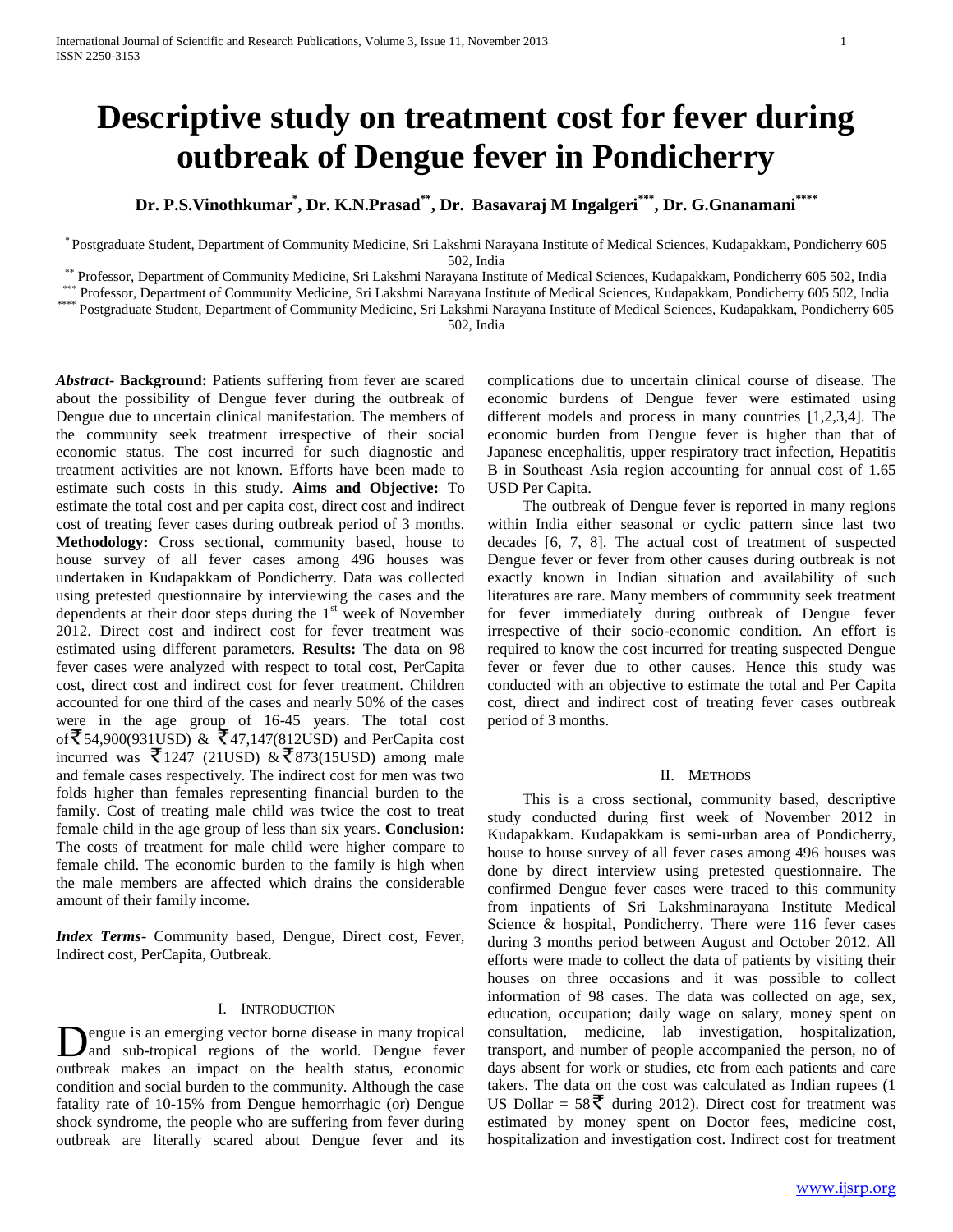was estimated by money incurred on Transport, Loss of pay or wages of sick and caring person, etc.

### III. RESULTS AND DISCUSSION

 There were 98 fever cases (Male 44 & Female 54) in this study and there were four confirmed cases of Dengue Fever in this population traced from Sri Lakshminarayana Institute Medical Science & hospital.

**Table 1: Description of Fever Case in Kudappakam Village**

| Age Groups in | <b>Male</b> | <b>Female</b> | Total     |
|---------------|-------------|---------------|-----------|
| vears         | $n = 44$    | n=54          | n=98 (%)  |
| $1 - 6$       | 4           | 12            | 16 (16.3) |
| $7 - 15$      | 11          | 9             | 20 (20.4) |
| 16-30         | 10          | 10            | 20 (20.4) |
| 31-45         | 14          | 13            | 27(27.5)  |

| 46-60              | 2  |    | 9(9.1)    |
|--------------------|----|----|-----------|
| 61-75              | 2  |    | 6(6.1)    |
| <b>Occupation</b>  |    |    |           |
| <b>Student</b>     | 17 | 13 | 30 (30.6) |
| Salary             | 2  |    | 3(3.1)    |
| Daily wager        | 20 | 10 | 30(30.6)  |
| <b>Not working</b> | 22 | 13 | 35 (35.7) |

# **Not Working includes House wives, less than 6 years children, Old age people**

 Table 1 shows Children less than 15 years of age accounted for one third of the total cases. Forty seven (48%) of 98 fever cases are in the age group of 16-45 years. This shows the fever was affected to economically productive age group of the community. Majority of the affected adults were daily wagers by occupation accounting for 30.6 Percent.

## **TABLE 2: Distribution of Total Cost, Direct Cost & Indirect Cost of Fever Treatment**

| Cost                 | <b>Male</b> |                  | Female       |                  |              | <b>Total</b>     |
|----------------------|-------------|------------------|--------------|------------------|--------------|------------------|
|                      | Total       | <b>Percapita</b> | <b>Total</b> | <b>Percapita</b> | <b>Total</b> | <b>Percapita</b> |
| <b>Total cost</b>    | 54,900      | 1.247            | 47,146       | 873              | 1,02,046     | 1.041            |
| Direct cost          | 20,400      | 463              | 30,049       | 556              | 50,449       | 514              |
| <b>Indirect cost</b> | 34.500      | 784              | 17.097       | 316              | 51,597       | 526              |

# **Note: Figures are in Rupees**

 Table 2 shows Total cost of fever treatment among males was  $\bar{z}$  54,900(931USD) and females was  $\overline{\mathcal{F}}$ 47,147(812USD), percapita total cost accounts for  $\overline{\xi}$ 1,247(21USD)  $\& \overline{\xi}$ 873(15USD) among male and female respectively. Indirect cost of treatment for male patient is (62.7%) higher than the direct cost (38.3%) of treatment. It may

be because of Transport, loss of daily wagers by patient and care takers etc. The total cost spent for treating 10 Dengue Fever was  $\overline{\mathcal{F}}$ 28,900(480USD) and PerCapita was 2890(48USD).

| Table 3: Distribution of Direct & Indirect Treatment Cost According To Sickness Absenteeism |
|---------------------------------------------------------------------------------------------|
|---------------------------------------------------------------------------------------------|

|                      | <b>Male</b> |              |               | Female |              |                      |
|----------------------|-------------|--------------|---------------|--------|--------------|----------------------|
| for<br><b>Reason</b> | No.         | Direct cost  | Indirect cost | No.    | Direct cost  | <b>Indirect cost</b> |
| absenteeism          |             | <b>Total</b> | <b>Total</b>  |        | <b>Total</b> | <b>Total</b>         |
| (44)                 |             | PerCapita)   | PerCapita)    |        | (PerCapita)  | (PerCapita)          |
| <b>Sick Person</b>   | 23          | 17,750(772)  | 24,554(1067)  | 10     | 4,500(450)   | 7,578(758)           |
| <b>Caring Person</b> | 4           |              | 5,632(1408)   |        |              | 6,286(629)           |
| <b>Total</b>         | 27          | 17,750(772)  | 29,986(2475)  | 17     | 4,500(450)   | 13,864(1388)         |

**Note: Figures are in Rupees**

 Table 3 shows the PerCapita for indirect cost was  $\overline{\mathfrak{F}}$  2,475(21USD) &  $\overline{\mathfrak{F}}$  1388(18USD) for men and women respectively on account of absenteeism. The indirect cost for men in both sick and caring person was two folds higher than females representing financial impact on the family and community. The indirect cost for men ( $\overline{5}$ 24,554 = 423USD) was much higher than the indirect cost for females ( $\overline{5}7,578=131$ USD) as a result of their sickness. The median number of sickness absenteeism days was 4 (range 1-20 days).